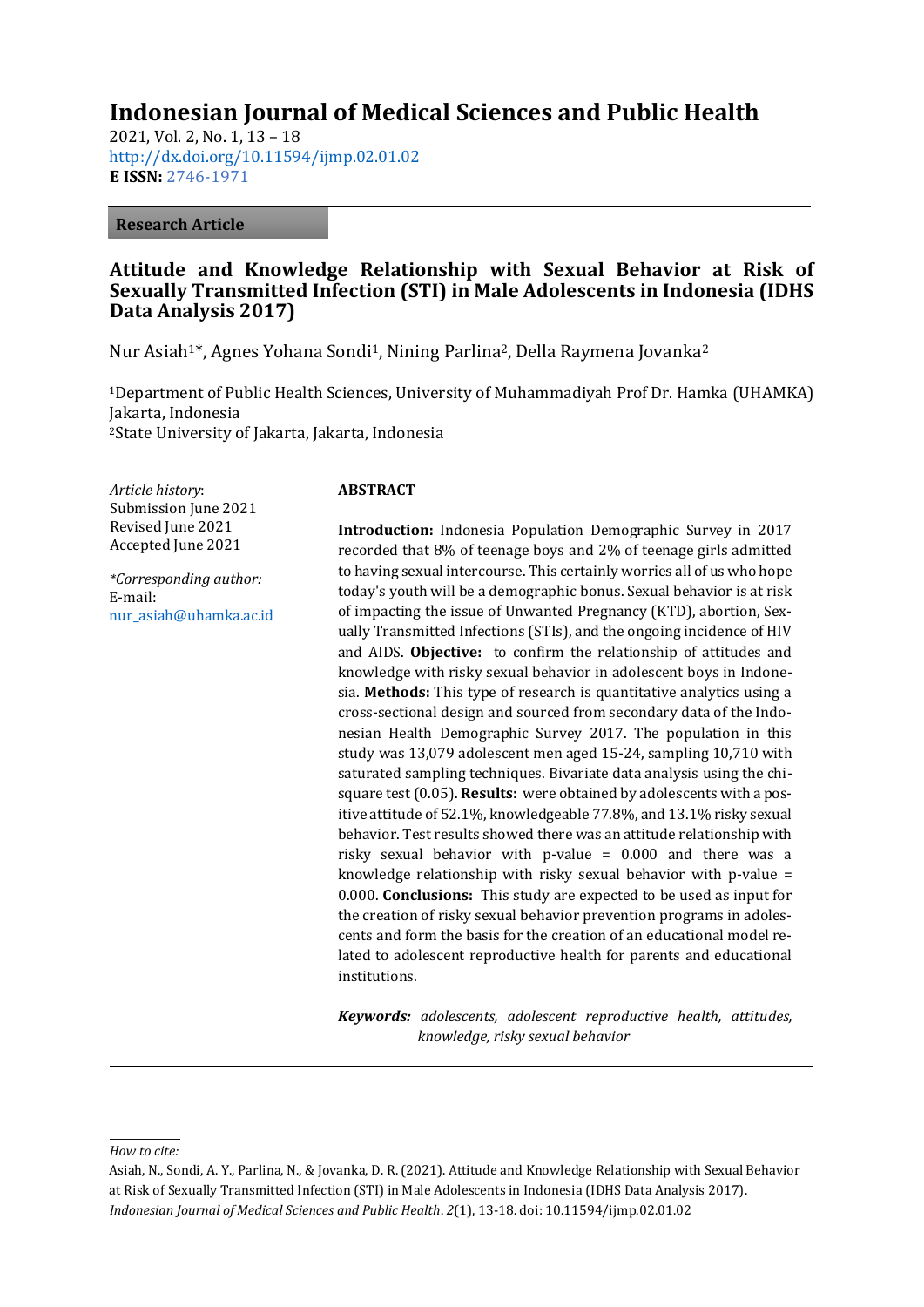### **Background**

Adolescence is the time of a child into adulthood. Today's youth face challenges that are not easy, they are expected to be a demographic bonus, a quality human resource that can be realized by being highly educated so that marriage should be postponed. Law No. 16 of 2019 [1] states that marriage is only permitted if the man and woman have reached the age of 19 years. Even the National Population and Family Planning Agency recommends an ideal marriage age should be made at the ripe age of 21 years for women and 25 years for men, while reproductive and sexual development in adolescence goes into maturation and turmoil so that many adolescents who exhibit sexual behavior are at risk resulting in unwanted pregnancy, abortion, Sexually Transmitted Infections (STI) and the increasing incidence of HIV and AIDS. Sexually Transmitted Infections (STI) are one of the health problems experienced by developing and developed countries. According to the World Health Organization (WHO), more than 1 million people are diagnosed with sexually transmitted infections each day. Sexually Transmitted Infection is one of the entrances or signs of HIV [2].

Indonesian Demographic and Health Survey (IDHS) 2017 [3] shows that adolescents who have sexual intercourse make up 8% in male adolescents and 2% of teenage girls. According to WHO data, research conducted in several developing countries found that as many as 40% of 18-year-olds have had intercourse outside of marriage and about 12% have been positively exposed to Sexually Transmitted Infections [4]. Surveys show that 45% of teenage girls and teenage boys start dating when they are 15-17 years old. Most teenage girls and teenage boys claim to have a physical activity such as handrails (64% female and 75% male), cuddling (17% female and 33% male), kissing (30% female and 50% male), and groping/groping (5% female and 22% male). Among teenage girls and adolescent men who have had premarital sexual intercourse 59% of teenage girls and 74% of teenage boys admitted to first starting sexual intercourse at the age of 15-19 [3].

According to Green theory [5] factors that can influence human behavior three factors are

driving factors (predisposition) among others values, beliefs, beliefs, attitudes, knowledge, education as well as being the basis of a person's motivation in doing something, Enabling factor is a factor that allows to provide facilities, facilities, work safety and physical environment for the community to be able to conduct healthy life, Strengthening factor is a factor in strengthening the behavior of a person because of the attitude of the nearest person Community.

IDHS data for 2017 shows that 15-19-yearolds know about syphilis as much as 83%, 33% of men know Gonorrhea, 12% know Genital Herpes while knowledge of other STIs such as Condylomata, Chancloid, Chlamydia, and Candida is still low below 5% while male adolescents aged 20-24 know about syphilis as much as 89%, 32% of men know Gonorrhea, 13% know Genital Herpes while knowledge of other STIs such as Condylomata, Chancloid, Chlamydia, and Candida are still low below 5% [3]. This condition provides a very worrying level of knowledge, attitudes, and sexual behavior in adolescents. Based on the above problems, the researchers made the following research questions:

- 1. How is the description of sexual attitudes, knowledge, and behaviors at risk in Indonesian teenagers?
- 2. Is there a link between attitudes and risky sexual behavior in Indonesian teenagers?
- 3. Is there a link between knowledge and risky sexual behavior in Indonesian adolescents?

#### **Methods**

This research is quantitative analytical research with a cross-sectional design. The population in this study was the population data found in IDHS in 2017 of 13,079 un mating male adolescents aged 15-24, who had been dating or who had boyfriends. The samples were taken from population data with saturated sampling techniques and which had complete data on 10,710 young men. Respondents' knowledge included birth control, reproductive health, puberty, courtship and sexual behavior, STI, and HIV-AIDS knowledge.

The data used in this study is secondary data based on raw data of the IDHS 2017 with questionnaire instruments tailored based on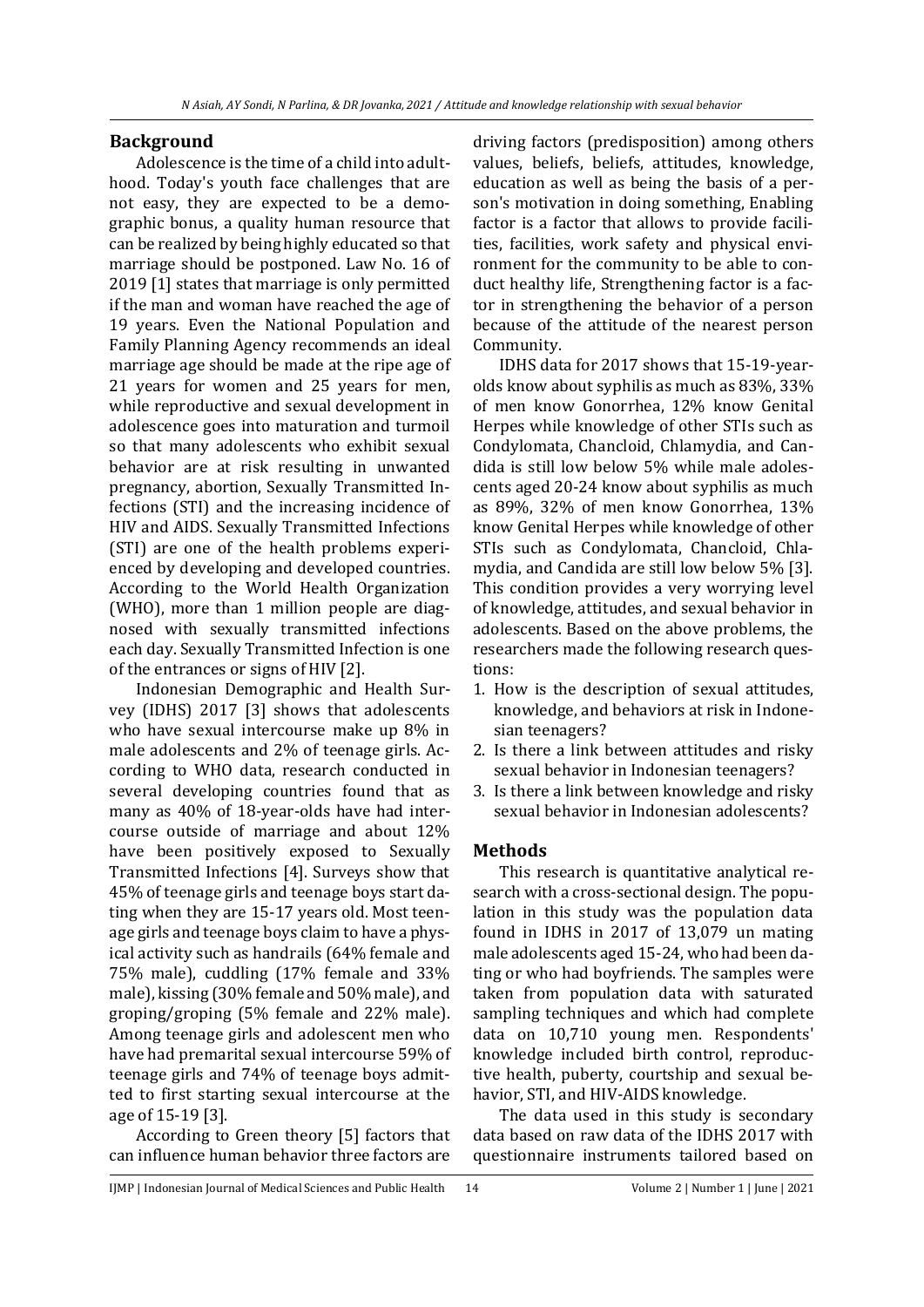IDHS Data 2017. At risky sexual behavior variables, STIs are said to be at risk of sexual intercourse or intercourse and are not at risk if they do not have sexual intercourse or intercourse. Attitude variables are measured by 10 statements using Guttman scales. Positive statements were given a score of 0 for no answers and scored 1 for yes answers while negative statements were given 1 for no answers and given a score of 0 for yes answers. Negative, if the score  $< 8$ , Positive, if the score  $\geq 8$ . On fewer knowledge variables, if the score  $\leq 6$ knowledge is good if the score > 6. Quantitative data is analyzed using the univariate analysis to describe the data characteristics of each variable studied. This analysis resulted in the

distribution of frequencies and percentages of the variables studied including independent variables (knowledge, adolescent attitudes to STI risky sexual behavior), dependent variables (risky sexual behavior) and bivariate analysis in this study was to use the chi-square test by looking at the relationship between independent categorical variables and dependent categorical variables with a degree of trust of 0.05.

# **Result**

From the results of research that has been done, it is known the results of the distribution of STI risky sexual behavior in Young Men in Indonesia which can be seen from the Table 1.

*Table 1. Frequency distribution of respondents based on STI risky sexual behavior in male adolescents in Indonesia in 2017*

| No.      | Category                         | Frequency | Percentage (%) |
|----------|----------------------------------|-----------|----------------|
|          | STI Risky Sexual Behavior        | 1400      |                |
| <u>.</u> | Sexual Behavior Is Not Risky STI | 9309      | 86,9           |
|          | Amount                           | 10.709    | 100            |

# *Men's Adolescent Attitudes Towards STI Risky Sexual Behavior*

The results of the study were divided into negative attitudes and positive attitudes. From the results of the research that has been done,

it is known the results of the distribution of men's youth attitudes in Indonesia in 2017 to STI risky sexual behaviors that can be seen from the Table 2.

*Table 2. Frequency distribution of respondents based on attitudes towards STI risky sexual behavior in male adolescents in Indonesia in 2017*

| No.      | Lategory | Frequency | Percentage (%) |
|----------|----------|-----------|----------------|
| <b>.</b> | Negative | 5125      | 47,9           |
| <u>.</u> | Positive | 5584      | ピク<br>1, 20    |
|          | Amount   | 10.709    | 100            |

# *Young Men's Knowledge of STI Risky Sexual Behavior*

The results of the study are divided into less knowledge and good knowledge. From the results of the research that has been done, it is known the results of the distribution of young men's knowledge about STI risky sexual behavior in Indonesia which can be seen from the Table 3.

*Table 3. Frequency distribution of respondents based on knowledge of STI risky sexual behavior in male adolescents in Indonesia in 2017*

| No.      | Category          | Frequency | Percentage |
|----------|-------------------|-----------|------------|
|          | Lack of knowledge | 8331      | 77,8%      |
| <u>.</u> | Good knowledge    | 2379      | 22,2%      |
|          | Amount            | 10.710    | 100%       |

IJMP | Indonesian Journal of Medical Sciences and Public Health 15 Volume 2 | Number 1 | June | 2021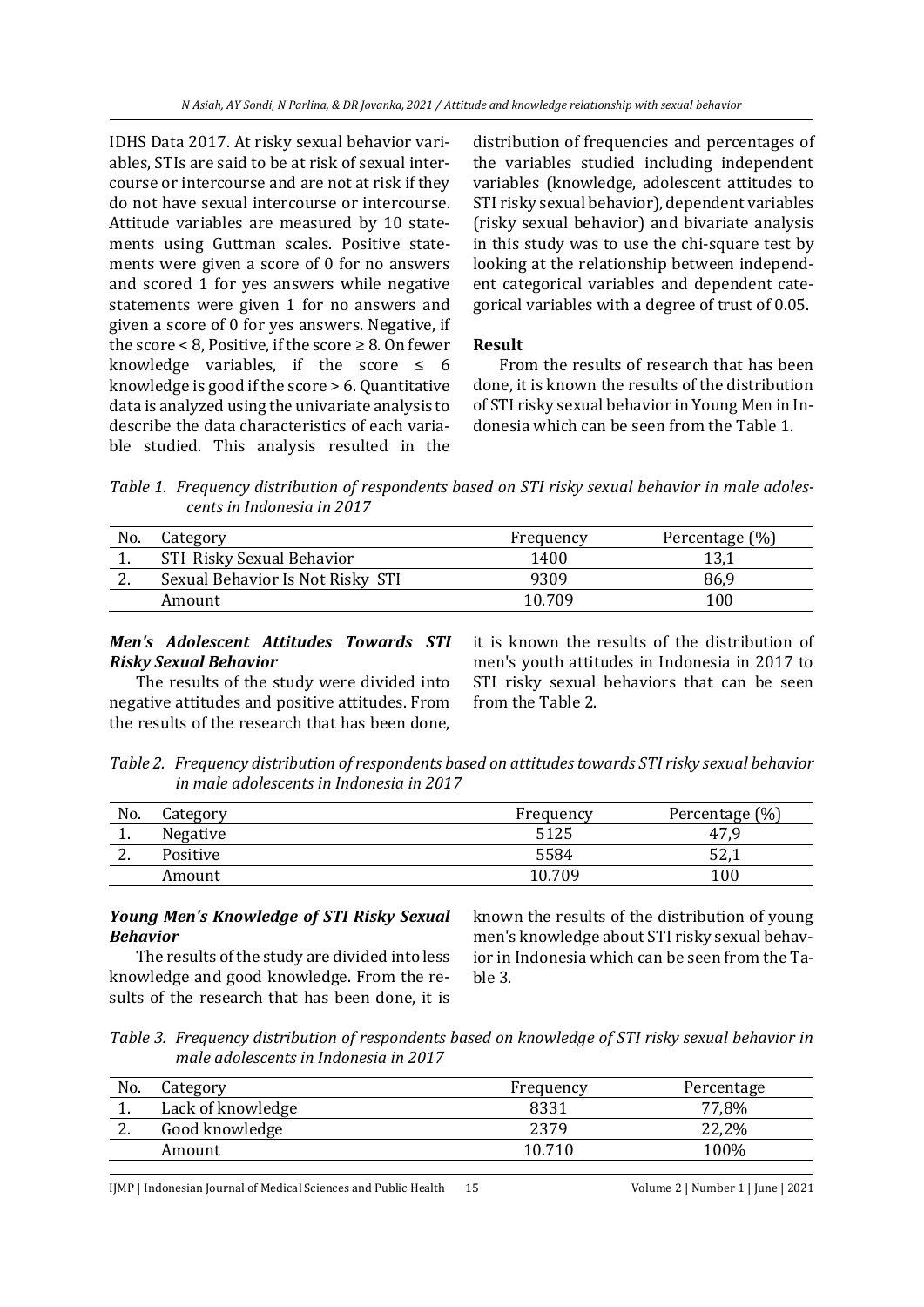The results of the univariate analysis above showed that adolescents who behaved sexually risked STIs as much as 13.1% and who behaved sexually were not at risk of STIs as much as 86.9% and had negative attitudes 47.9% and positive attitudes 52.1% and adolescents who had less knowledge 77.8% and good knowledge 22.2%.

### *Bivariate Analysis*

The bivariate analysis aims to find out the relationship between attitudes and knowledge and the incidence of STI risky sexual behavior in male adolescents in Indonesia in 2017 (Table 4).

| Table 4. Knowledge of STI risky sexual behavior with the incidence of STI risky sexual behavior in |
|----------------------------------------------------------------------------------------------------|
| male adolescents in Indonesia year 2017                                                            |

| Varible attitude |      | <b>Risk STI</b> |      | No Risk STI |        | 0R   |      | P value |
|------------------|------|-----------------|------|-------------|--------|------|------|---------|
|                  | n    | $\%$            | n    | $\%$        | n      | $\%$ |      |         |
| Less             | 955  | 11,5            | 7359 | 88,5        | 8314   | 77,8 | 0,59 | 0,000   |
| Good             | 442  | 18,6            | 1937 | 81,4        | 2379   | 22,2 |      |         |
| Total            | 1397 | 13.1            | 9296 | 86,9        | 10.693 | 100  |      |         |

From the table above it is known that male adolescents with less knowledge and sexual behavior are at risk of STIs as much as 11.5% and sexual behaving is not at risk of STIs as much as 88.5% while in adolescent men with good knowledge and sexually behaved at risk of STIs as much as 18.6% more than adolescent men with less knowledge and sexual behavior are not at risk of STIs as much as 81.4% fewer adolescents with less knowledge. Based on the chisquare test obtained a p-value value of 0.001 at a confidence level of 5%. Can be seen in the table above obtained a value of p-value  $= 0.000$ less than 0.005 which means there is a

relationship between the level of adolescent knowledge about STI risky sexual behavior and the incidence of STI risky sexual behavior in teenage boys in Indonesia in 2017. While the OR result was 0.569 (95% CI 0.503-643) which means teenage boys with knowledge are less likely 0.569 times to behave sexually risky than adolescents with good knowledge.

## *Attitudes to Risky Sexual Behavior STI*

Attitudes towards STI risky sexual behavior with STI risky sexual behavior in male adolescents in

| Variable attitude | Risk STI |               | No Risk STI |               | 0R     |      |        | P value |
|-------------------|----------|---------------|-------------|---------------|--------|------|--------|---------|
|                   | n        | $\frac{0}{0}$ | n           | $\frac{0}{0}$ | n      | $\%$ |        |         |
| Negative          | 1241     | 24.2          | 3884        | 75.8          | 5125   | 100  | 10.092 | 0.000   |
| Positive          | 159      | 2.8           | 5425        | 97.2          | 5584   | 100  |        |         |
| Total             | 1400     | 13.1          | 9309        | 86.9          | 10.709 |      |        |         |

*Table 5. Attitudes to STI risky sexual behavior in male adolescents in Indonesia in 2017*

The results of the table above found that male adolescents who had negative attitudes towards STI-risky sexual behavior and sexual behavior risked STIs by 24.2% but who behaved less risky STI as much as 75.8% while adolescents who had a positive attitude towards STI-risking sexual behavior and sexually behaved risked STIs as much as 2.8% fewer BMIrisking adolescents than adolescents who had negative attitudes and sexual behaviors were 97.2% more at risk of STIs than men who had negative attitudes and sexual behaviors were 97.2% Can be seen in the table above obtained results p-value  $= 0,000$  which there is a significant relationship between attitudes towards STI risky sexual behavior and the incidence of STI risky sexual behavior in adolescent Men in Indonesia in 2017.

In the bivariate analysis, it was known that some adolescents had poor knowledge and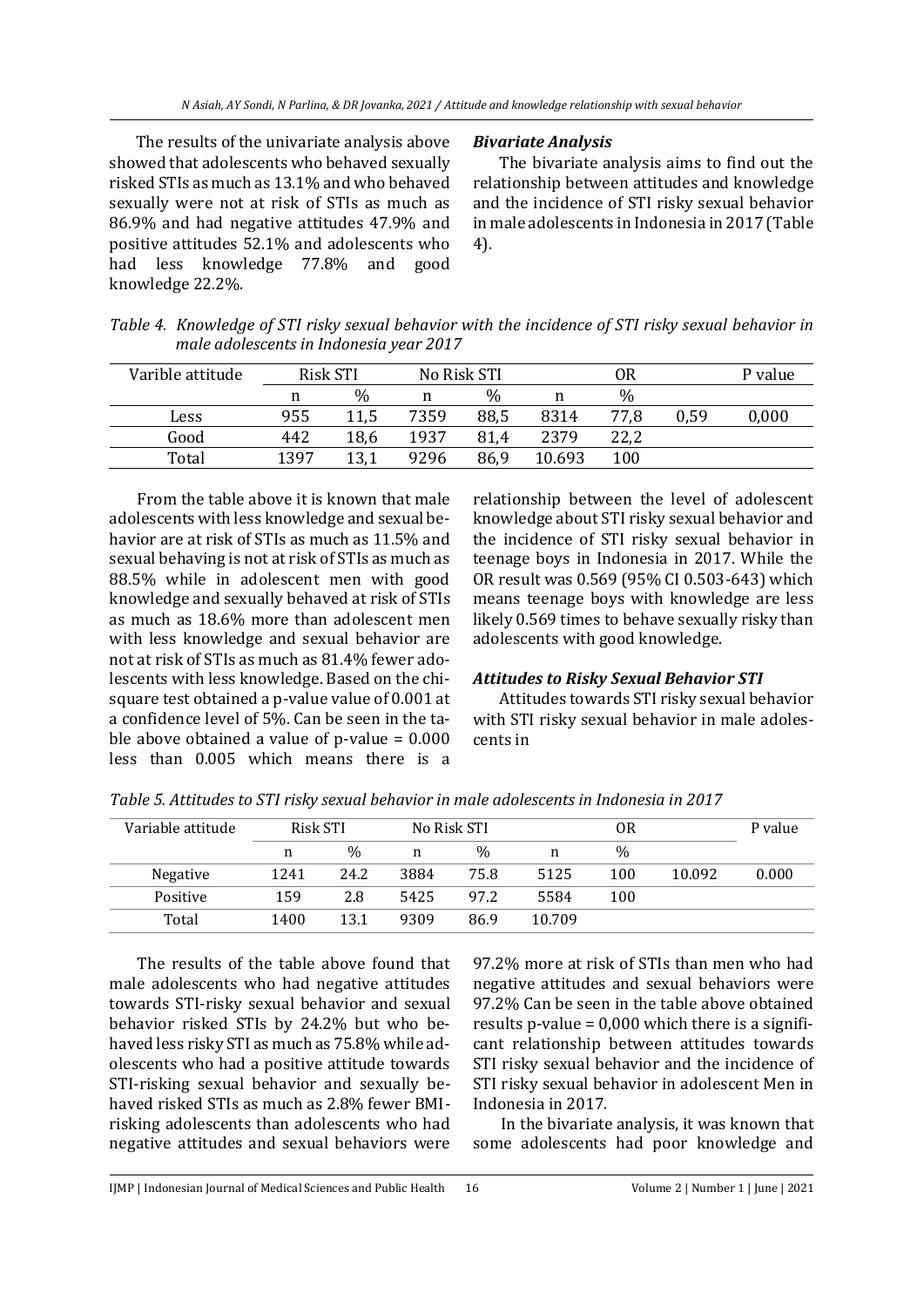risky sexual behavior as well as adolescents who had negative attitudes and sexual behaviors at risk of STIs because adolescents lacked education or exposure to information related to risky sexual behaviors. According to Amrillah [6], the higher the knowledge of reproductive health that adolescents have then the lower the prenuptial sexual behavior, the lower the knowledge of reproductive health that adolescents have then the higher the prenuptial sexual behavior.

In some countries shows that good and correct information can lower reproductive problems in adolescents [7]. Thus it can be said that the higher the level of adolescent knowledge the better the behavior because knowledge or cognitive is a very important domain for the formation of one's actions. Notoatmojo states that knowledge-based behavior will be more lasting than behavior that is not based on knowledge [8].

Sex knowledge for teenagers is very important but there are a lot of problems that occur due to the lack of correct information. Parents are ashamed and reluctant to even consider taboo sex-related issues, parents are less sensitive to physical development and psychic adolescents, parents are less likely to give teens dialogue about sexual problems. The results prove that when parents want to discuss sexuality issues and accept and understand adolescents' attraction to sexuality, then adolescents tend to delay the first sexual intercourse [9]. When a teenager gets sex knowledge from his parents, they will be able to take responsibility for the sex knowledge they get from the parents. This will help adolescents to form healthy sexual behaviors and can avoid performing risky sexual behaviors.

Mahmudah et al. [10] study showed higherrisk sexual behavior in adolescents with negative attitudes (30.9%) compared to adolescents with a positive attitude (15.5%). Statistical test results were obtained at p=0.039, meaning there is a meaningful relationship between attitudes towards various sexual behaviors and adolescent sexual behavior in Padang City (p<0.05). Attitude is a person's closed response to a stimulus or object, both internal and external so that its manifestations cannot be seen directly, but can only be interpreted. The attitude

indicates the suitability of the response to a particular stimulus. So it can be understood that risky sexual behavior is found in many respondents who have negative attitudes towards various adolescent sexual behaviors.

# **Conclusion**

Based on the results of this study, it is concluded that there is a relationship between knowledge levels and attitudes with the incidence of STI risky sexual behavior in teenage boys in Indonesia in 2017, namely:

- 1. In the results of the study known to young men in Indonesia Year 2017 who claimed to have had sexual intercourse and risked 13.1% STI transmission.
- 2. Known young men in Indonesia in 2017 who have good knowledge of STI risky sexual behavior with a percentage of 22.2% and male adolescents who have less knowledge is 77.8%.
- 3. Known Young men in Indonesia in 2017 who had negative attitudes towards STI risky sexual behavior by 47.9% and male adolescents who had a positive attitude 52.1%.
- 4. There is a relationship between attitudes towards STI risky sexual behavior and the incidence of STI risky sexual behavior in male adolescents in Indonesia year 2017. With pvalue =  $0.000$  and OR score of 10,092 on attitudes that mean adolescents with negative attitudes are 10,092 times more likely to behave sexually risky than adolescents with positive attitudes.
- 5. There is a relationship between knowledge of STI risky sexual behavior and the incidence of STI risky sexual behavior in male adolescents in Indonesia year 2017. By obtaining results p-value = 0.000 and OR 0.569 on the knowledge that has meaning adolescents with less knowledge have a 0.569 times chance of behaving sexually risky compared to adolescents who have good knowledge. The results of the study on knowledge obtained p-value = 0.000.
- 6. There is a relationship of attitude and knowledge with the incidence of STI risky sexual behavior in adolescent boys aged 15- 24 years in Indonesia.